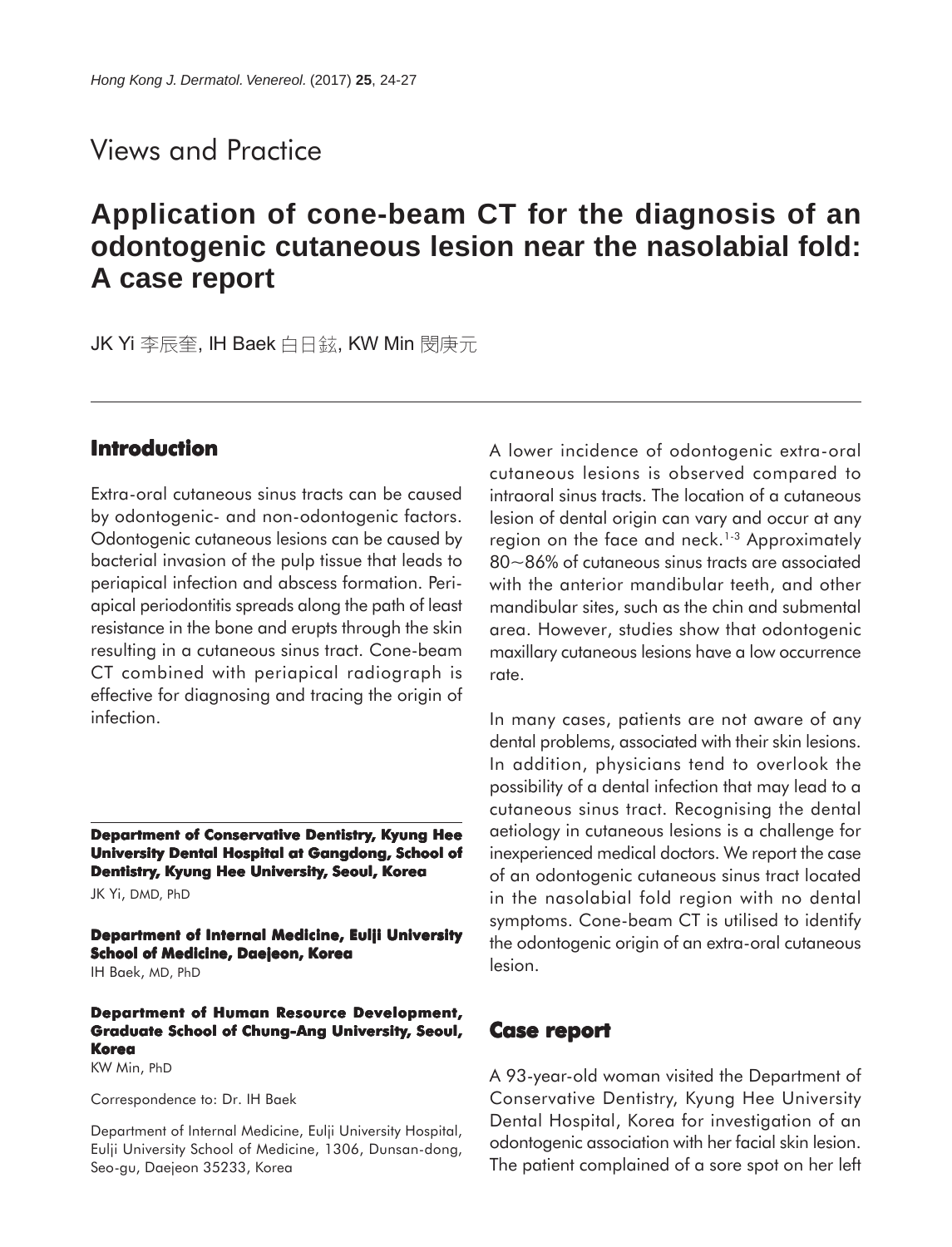nasolabial fold area and was managed by an otolaryngologist, an internist, a dermatologist, and a plastic surgeon. The sore spot was refractory to antibiotic therapy and developed into a nodulelike lesion. The dermatologist referred the patient to the Department of Cosmetic Surgery, Kyung Hee University Medical Center, Korea for evaluation of the painful left nasolabial-fold nodule (Figure 1a). Two days after the initial visit to the plastic surgeon, the painful nodule increased in size and became erythematous (Figure 1b). Seven days later, pus was drained from the nodule and a scab formed at the drainage site (Figure 1c). The plastic surgeon drained the remaining pus and took a tissue sample for biopsy. Gram staining and an abscess culture confirmed no bacteria in the lesion. Histopathological analysis of the biopsy sample collected by the plastic surgeon revealed the inflammatory characteristics of the nodule. Despite the lack of dental symptoms, the plastic surgeon referred the patient to the Department of Conservative Dentistry, Kyung Hee University Dental Hospital, Korea for evaluation of possible dental aetiology. A dental examination, which included periapical radiographs and Conebeam CT, was performed. Radiography demonstrated a periapical lesion in the left upper canine region and incomplete endodontic treatment (Figures 2a & 2d). Cone-beam CT results showed a periapical inflammation that perforated the cortical bone at the root apex region (Figures 2b & 2c). Endodontic treatment was performed to eliminate the infection sources from the canal. The lesion burst four days after the first endodontic treatment (Figure 3a). The oral maxillofacial surgeon sutured the wound opening. Twenty days after the initial endodontic treatment, the nodule-like lesion subsided and the painful swelling resolved (Figure 3b), and an endodontic treatment was completed (Figure 3c). A follow-up dental examination was not scheduled due to patient's advanced age. However, we communicated with the patient's guardian, who reported no recurrence of the cutaneous lesion.

#### **Discussion**

Patients with a cutaneous sinus tract are often unaware of any dental problems associated with their skin lesion.4 As the associated cutaneous lesion may appear early or up to 30 years later after the occurrence of the primary dental problem, patients initially consult an otolaryngologist or dermatologist, rather than dentists, for treatment of the cutaneous symptoms. In order to verify a putative clinical diagnosis, 49% of odontogenic cutaneous lesion cases involve supplementary examinations performed by medical doctors, who characterised the nature of the lesion as infectious, inflammatory, and neoplastic.5 More than 50% of patients with odontogenic cutaneous lesions were referred to a dental clinic by medical doctors. Since patients



**Figure 1.** A symptomatic nodule-like lesion demonstrated morphological changes from the initial visit to seven days after the initial visit to the plastic surgeon. (a) An erythematous nodule observed near the left nasolabial fold region during the initial visit (b) The nodule showed an increase in size and swelling two days after the initial visit. (c) The nodule showed trace pus and scab formation seven days after the initial visit.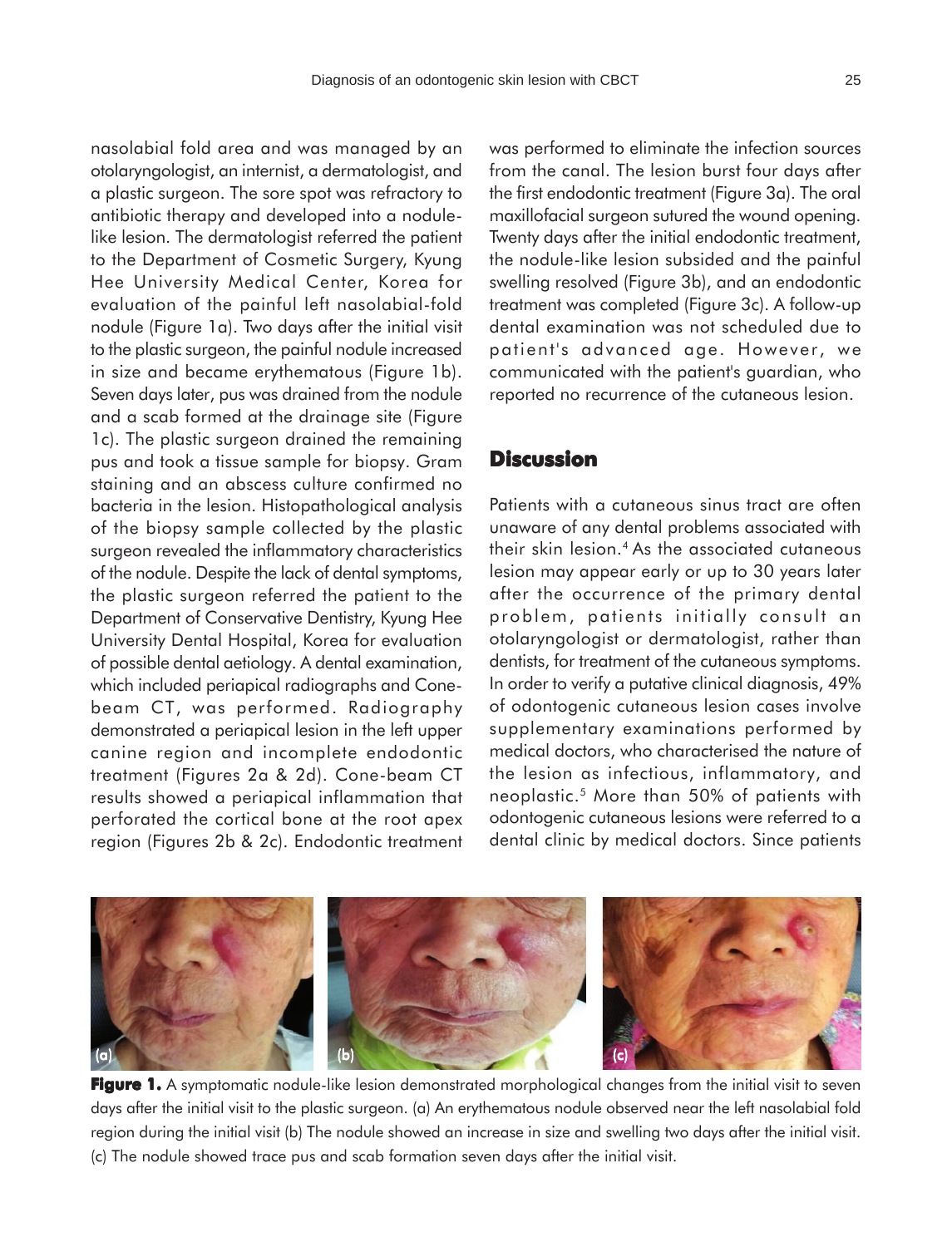with extra-oral sinus tracts often undergo multiple biopsies, are administered unnecessary antibiotics, and approximately 50% undergo unnecessary surgeries,<sup>6</sup> cooperation between physicians and dentists is essential to promote the establishment of a proper diagnosis so that the patients can receive the proper endodontic treatment.

Clinically, a cutaneous dental sinus tract may resemble a pimple, ulcer, nodule, or indurated cystic area.7 Nodule-type lesions, which make up 52% of the reported cases, are often erythematous and suppurative.5,8 Histological findings of the sinus tracts include inflammatory tissue, granulation tissue, or abscess formation.5,9 The luminal surface is usually covered with granulomatous tissue and filled with purulent exudates containing polymorphonuclear leukocytes and chronic inflammatory cells. The treatment of cutaneous draining sinus tracts is based on elimination and clearance of the source of infection. This can effectively be accomplished by endodontic treatment or tooth extraction. Once completed, the sinus tract will resolve within two weeks and heal, usually with granulation tissue and leave a cutaneous scar.

There are limitations to diagnosing an odontogenic cutaneous lesion by visual inspection alone; thus, a radiological examination is often required. The use of radiopaque materials, such as gutta-percha, along with radiographs can help to determine the probable source of infection and cutaneous draining sinus tract.9 Cone-beam CT images show inflammatory infiltration on the cortical surface and confirm the origin of the odontogenic infection. To increase diagnostic accuracy, dermatologists use an ultrasound.10 Careful dental examination is required when evaluating and treating non-healing facial skin lesions. Early diagnosis and treatment can prevent aggravation, unnecessary antibiotic therapy, and surgical treatment.



**Figure 2.** Cone-beam CT identified the periapical lesion that penetrated the cortical plate on the left upper canine. (a) Panoramic image showed periapical radiolucent lesion. (b, c) Cone-beam CT results demonstrated cortical plate perforation at the root end of the left maxillary canine. (d) Periapical radiograph showed periapical lesion and incomplete endodontic treatment.



**Figure 3.** Symptomatic inflammatory nodule-like lesion resolved after endodontic treatment. (a) Four days after initial endodontic treatment, the nodule had a burst and the images showed opened tract in the centre of the lesion. (b) Twenty days later, the painful swelling subsided, (c) and endodontic treatment was completed.